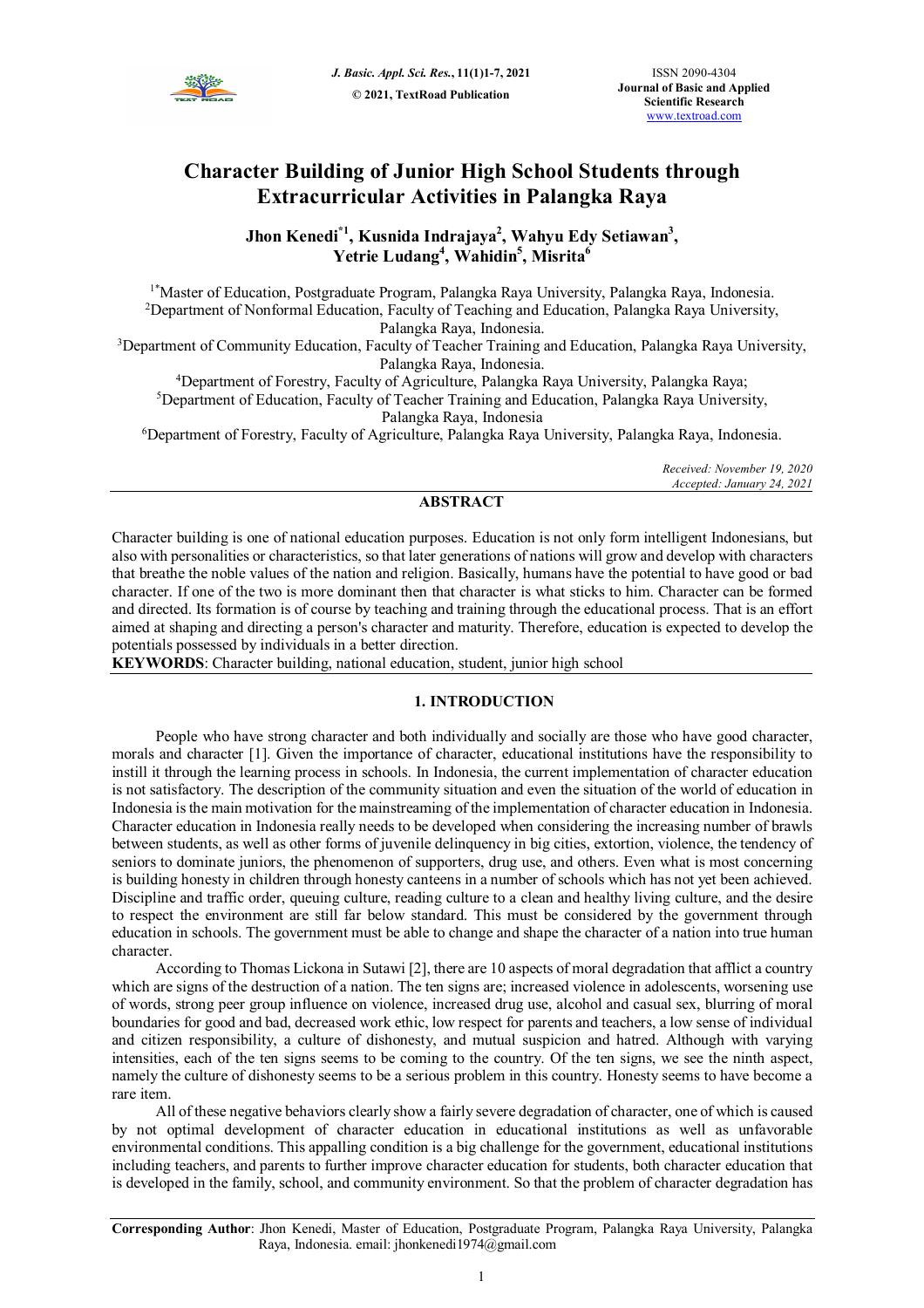**Citation:** Jhon Kenedi, Kusnida Indrajaya, Wahyu Edy Setiawan, Yetrie Ludang, Wahidin, Misrita 2021, Character Building of Junior High School Students through Extracurricular Activities in Palangka Raya; Journal of Basic and Applied Scientific Research, 11(1)1-7.

become a sharp public spotlight. This spotlight is embodied in various writings in print media, interviews, dialogues and speech titles in electronic media. Apart from the mass media, community leaders, experts, education observers, and social observers talk about character issues in various seminar forums, both at the local, national and international levels. Various alternative solutions were proposed, such as regulations, laws, increased efforts to implement and enforce stronger laws.

Another alternative that has been put forward to overcome, at least reduce, the character problems discussed is that education and education are considered as preventive alternatives because education builds a new, better nation's generation. As a preventive alternative, education is expected to develop the quality of the nation's young generation in various aspects that can minimize and reduce the causes of various problems related to character. On that basis, character education is very important. Character education becomes the foundation of hope for saving this nation and country from a deeper abyss of destruction, what needs to be considered in shaping and developing character in students in an educational institution is the need for a collaboration between the government, teachers, students, guardians of students and Public. With the existence of cooperation between schools and the community, character education can be carried out properly.

# **2. IMPLEMENTATION STRATEGY**

Education management is very important in developing character building in schools because management is a process in which teachers, students and the community unite to provide thoughts to solve problems that aim to achieve educational goals. According to Agus Wibowo [3] so that the implementation of character education in schools can be effective and efficient, the right solution is to carry out management, especially character education management that is effective and efficient in schools. Effective character education management is important, so that all components of education in schools can synergistically support the application of character education. Through effective character education management, especially with communication management, there will be synergistic cooperation between the government, school managers, school committees, the community and parents of students [4-6].

The strategy for implementing character education in educational units or schools is an integral part of the school-based quality improvement management program which is implemented in the development, implementation and evaluation of the curriculum by each educational unit. This strategy is realized through active learning with class-based assessments accompanied by remediation and enrichment programs [6]. Strategies in shaping a person's character can be taught systematically in a holistic character education model (formal, informal and non-formal education) with seven pillars. The seven pillars of character education are a complete circle that can be taught sequentially or not. An action can only produce human character if the seven pillars of character education are carried out completely and continuously. The seven pillars are habituation and good civilization, teaching good things (moral-knowing), moral feeling and loving, moral acting, exemplary, repenting back to God after making mistakes.

Thus in character building it is necessary to have an effective and efficient character formation management. This means that in managing character formation, it is expected that a management will be able to contribute in forming a perfect character in a person. Because with management, character building strategies will be well realized. Management will be able to plan seven pillars that will be instilled in students, implement them, and evaluate them. In carrying out character development or formation in schools, it is necessary to have school management with character. This means that schools are expected to be able to plan activities, carry out activities and evaluate activities which contain character values and how schools can implement effective and efficient character building strategies.

## **3. CHARACTER BUILDING**

#### **Concept**

In essence, humans have the potential for good fortune and piety. Human piety will give birth to good character. Humans who have good character, if given the mandate to be the leader of a country, then the country will be managed to become a just and prosperous country. Conversely, if humans have bad character, then wait for destruction. Realizing the importance of the national character that humans must possess, the founding fathers mentioned at least three big challenges that must be faced. First, establishing a unified and sovereign state. Second, build the nation. Third, the development of the nation's character and character building [7].

Education not only educates students to make intelligent humans, but also builds their personalities to have noble morals. Currently, education in Indonesia is considered by many to have no problem with the role of education in educating students, but is considered less successful in building the personality of its students so that they have noble character. Therefore, moral education is an urgent need. The three challenges in its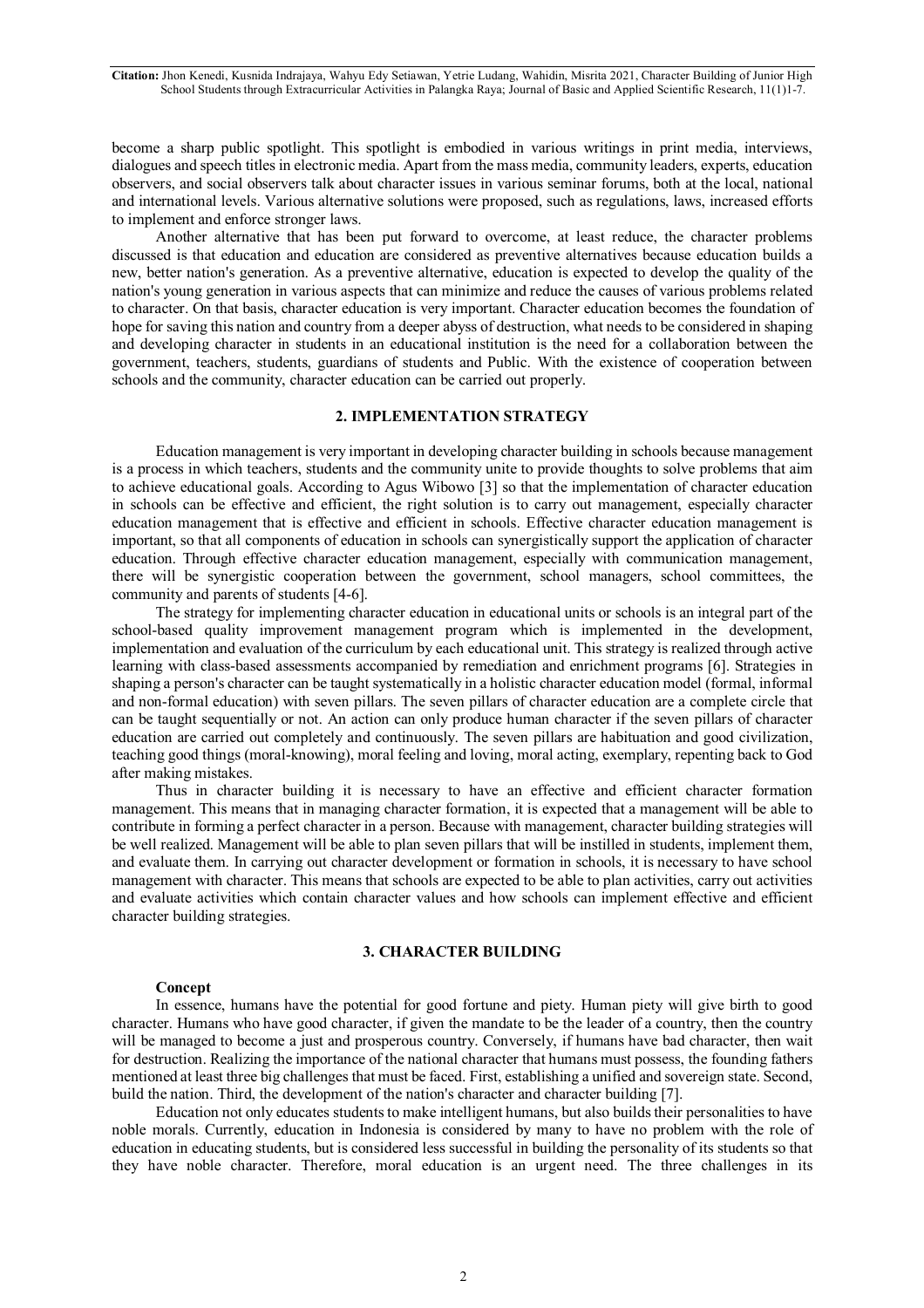implementation require the cooperation of all components, both government and every citizen. Of the three things that are now in the public spotlight, are building the character of the nation.

The reason for the need to build national character is that the existence of character in the nation is the foundation. A nation that has a strong character, is able to make itself a nation with dignity and respected by other nations. Character building is one of national education purposes. Article 3 of Law Number 20 of 2003 concerning the National Education System (Sisdiknas) [8] states that the goal of national education is to develop the potential of students to become human beings who believe and have devotion to God Almighty, noble, healthy, knowledgeable, competent, creative, independent, and become a democratic and responsible citizen. The mandate of the 2003 National Education System Law is intended for education to not only form intelligent Indonesians, but also with personalities or characteristics, so that later generations of nations will grow and develop with characters that breathe the noble values of the nation, religion and culture.

According to Kesuma [9], the moral condition of the younger generation has begun to break down. This is marked by the rampant free sex among adolescents (the younger generation), drug trafficking among adolescents, student brawls, circulation of pornographic photos and videos among students, and so on. Furthermore, survey data on free sex among Indonesian adolescents showed that 63% of Indonesian adolescents engaged in free sex, while there were 1.1 million drug victims in Indonesia or 3.9% of the total number of victims.

Character education is an effort to help the development of children's souls both physically and mentally, from their natural nature towards a human and better civilization. For example, it can be put forward for example: suggestions or instructions for children to sit properly, not screaming so as not to disturb others, clean body, tidy clothes, respect parents, love the young, respect the elders, help friends, and so on is a character education process.

Character education must be built as early as possible, starting from family, school, to society. School is an institution that determines the education of a student. According to Zubaedi [1], that school has a very big influence on the development of children's personalities, both in thinking, behaving, and behaving because school is the substance of the family and teachers as the substance of parents. Likewise with the direction and priority policies for character education, it is emphasized that education has become an integral part of the long-term national development vision for 2005-2025 [1].

Cultivating and developing character education in students can be carried out in formal and non-formal education. Character education in non-formal education is carried out in the family and community environment, while in formal education it can be carried out in schools, one of which is by participating in HW activities, all of which are intended to be able to create a younger generation who are aware as good citizens, resulting in more behavioral changes. mature psychologically and socio-culturally, especially as citizens who are aware of their rights and obligations.

According to Hariyanto [7], as an Indonesian nation every encouragement must be based on Pancasila. Character based on the Pancasila philosophy means that every aspect of character must be animated by the five Pancasila principles in a comprehensive and comprehensive manner as follows:

- 1. The nation which has the One Godhead;
- 2. A nation that upholds a just and civilized humanity;
- 3. A nation that prioritizes national unity and integrity;
- 4. A nation that is democratic and upholds law and human rights;
- 5. A nation that prioritizes justice and prosperity.

In simple terms, education can be interpreted as an effort to help students develop all their potential (heart, mind, feeling, and desire, and body) to face the future [7]. According to Triling and Fadel, there are three categories of skills needed in this century. First, learning and innovation skills include: critical thinking and problem solving, communication and collaboration, and creativity and innovation. The two digital literacy skills include: media literacy, and information and communication technology literacy. The three life skills and career skills include: flexibility and adjustment, initiative and self-direction, social interaction and cross-cultural interactions, productivity and accountability, leadership and responsibility [7].

#### **Understanding**

To know the meaning of character. we can see from two sides, namely language and terms. According to the language. The term character comes from the Latin character, kharassaein and kharax [10], while in Greek the character of the word charasein means to make sharp and make deep. In English, character and in Indonesian are commonly used the term character [11]. Character according to Griek as quoted by Zubaedi, character can be defined as a guide of all human nature which is permanent so that it becomes a special sign to distinguish a person who sate with others [1].

An individual with good or superior character is someone who tries to do the best for God Almighty, himself, others, the environment, nation and country as well as the international world in general by optimizing his potential (knowledge) and accompanied by awareness, emotions and motivation (feeling) [12].

From the above understanding, it can be concluded that character is a basic value that builds a person, formed from oneself, family and the community so that they can distinguish behavior and personalities from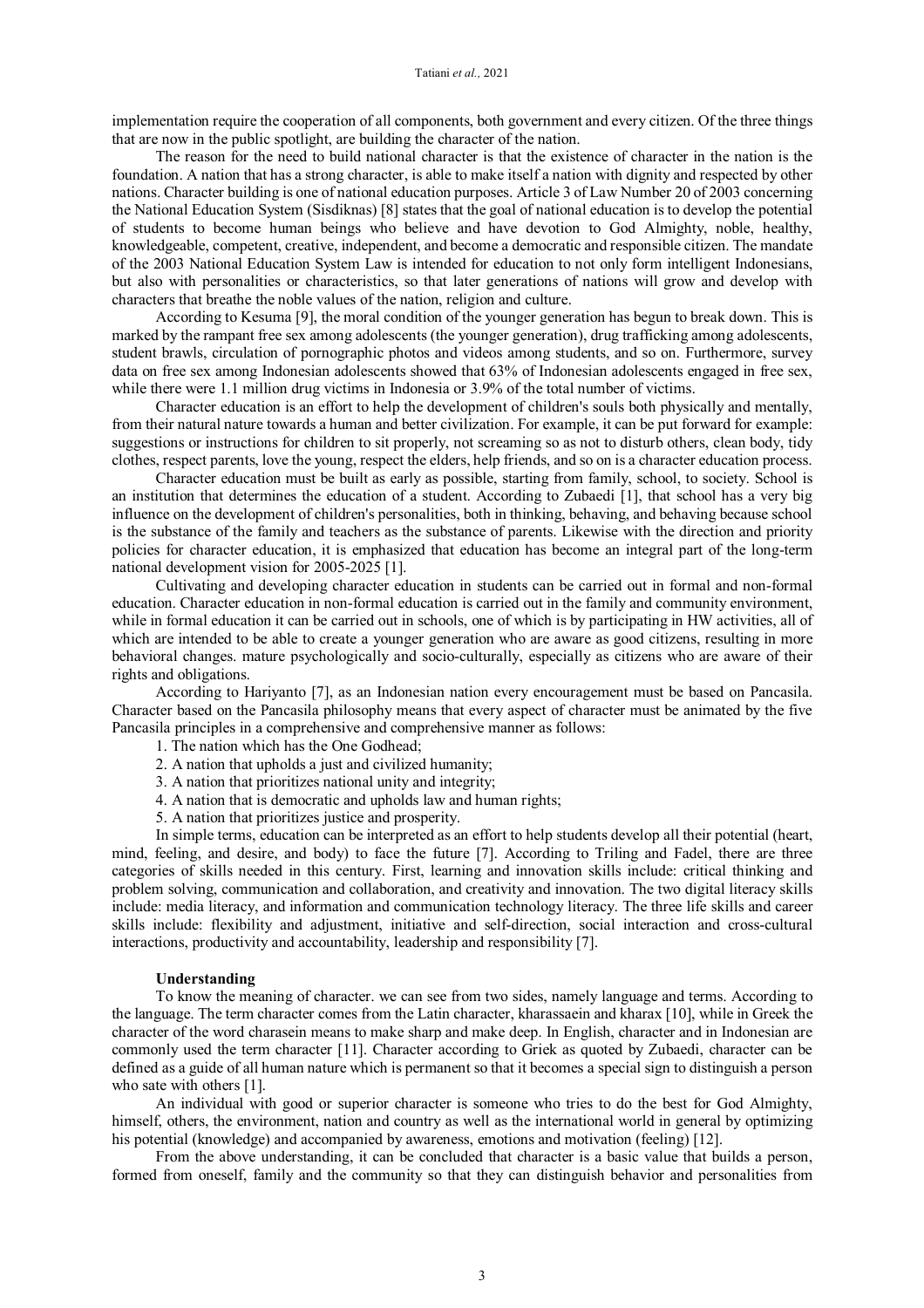others. Character is very essential in the nation and state because only character will cause the loss of the nation's future generations.

Character education is a process of transforming the values of life to be developed in a person's personality so that they become one in that person's life. In this definition, there are three important thoughts, namely the process of transformation, being developed in personality, and becoming one of the behaviors [9].

Locword defines character education as a school-based activity that systematically reveals the form of student behavior [7]. From the Locword definition, it turns out that character education is linked to every school plan, which is designed together with other community institutions, to directly and systematically shape the behavior of young people. Thus, ideally the implementation of character education is integrated with the activity program in a school.

According to Lickona [13], character education will improve cognitive, affective, and more moral human behavior. Good character education, the ideal is called noble character education. This concept includes the meaning of ethics and etiquette at the same time. That is, character education is a value, a good and bad rule that must be applied in everyday life. In the concept of Islamic spiritualism this meaning is parallel to the concept of akhlaqul karimah (noble morals). Teaching and planting noble character education is very important in the development of human life, especially for children.

Character education is education that is integrated with learning that occurs in all subjects. Character education is directed at developing children's behavior as a whole. The assumption is that children are human organisms that have the potential to be strengthened and developed. Strengthening and developing behavior in character education is based on the values referred to by schools.

## **Functions and purposes**

As in Article 3 of the National Education System Law Number 20 of 2003, national education aims to develop and shape the character and civilization of the nation with dignity in the context of educating the nation's life. The aim is to develop the potential of students to become human beings who believe in fearing God Almighty, have noble character, are healthy, knowledgeable, capable, creative, independent, and become democratic and responsible citizens.

As in Law no. 20 of 2003 concerning the National Education System article 3 explains that national education functions to develop capabilities and shape the character and civilization of a nation with dignity in order to educate the nation's life, aiming at developing the potential of students to become human beings who believe and fear God Almighty, with character noble, healthy, knowledgeable, capable, creative, independent, and become democratic and responsible citizens. The function of national education is a function of the implementation of character education which in essence is to produce a generation of nations who are not only knowledgeable but also have noble morals.

# **Principles of character education**

The implementation of character education in schools must refer to the principles that are able to make the implementation of character education easy to understand and implemented by all parties involved in its implementation.

The principles used in the development of character education are: 1) Sustainable, planting character is not like turning the palm of the hand, but to form the character of the child takes a long time and must be carried out in a sustainable manner at every level of education. From an early age, children must be instilled with good characters and developed until they are internalized and able to apply them in everyday life. Therefore, character education must be carried out since basic education and not only held in schools, but also continuously at home; 2) Through all subjects, self-development, and school culture. The implementation of character education is not an obligation of one subject, but all subjects and curricular and extracurricular activities that students participate in must have the spirit of character planting and the obligations of all subject teachers. In addition, character education is not just a theory in the classroom. However, an habituation through cultures that must be developed in every environment; 3) Values are not taught but are developed, meaning that the material of character values is not an ordinary teaching material; that is, these values are not used as the subject matter expressed as when teaching a concept, theory, procedure, or fact such as in the subjects of religion, Indonesian language, Civics, Science, Social Sciences, mathematics, physical and health education, arts, and skills; and 4) The educational process is carried out by students in an active and fun manner; This principle states that the process of national character value education is carried out by students, not by teachers. The teacher applies the principle of "tut wuri handayani" in every behavior shown by the students. This principle also states that the educational process is carried out in a learning atmosphere that creates pleasure and is not indoctric.

In addition to these four principles, Thomas Lickona in his book explains that several principles that can deliver the success of implementing character education in schools include: 1) Character education must contain values that can form a good character; 2) Character must be defined thoroughly to include aspects of thinking,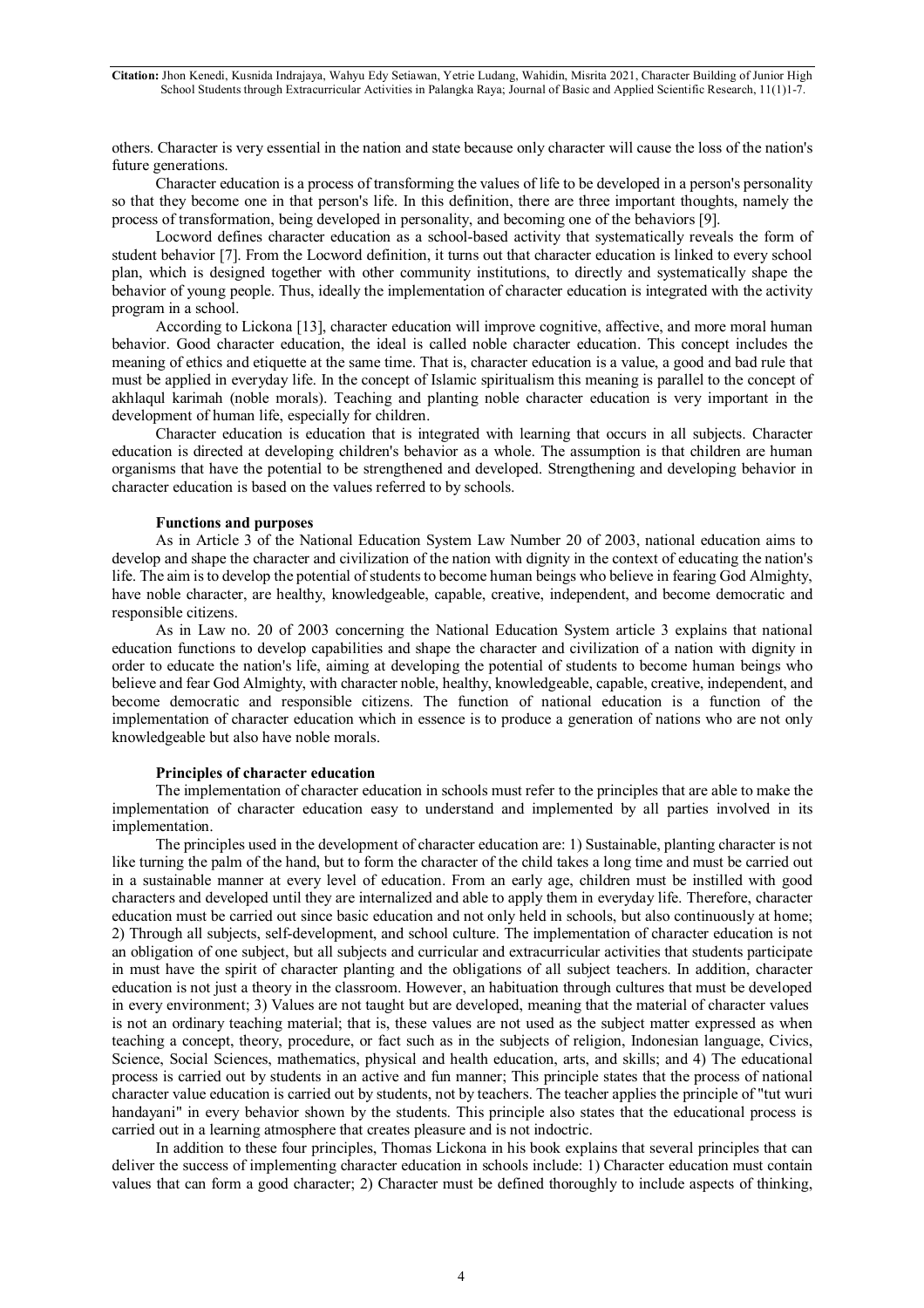feeling and behavior; 3) Effective character education requires a comprehensive and focused approach to all aspects that exist in schools; 4) The school environment must be a miniature of a peaceful and harmonious and caring society; 5) To develop character values, opportunities are needed; 6) to practice and familiarize these values in everyday life; 7) Effective character education must include curriculum materials that are meaningful to children's lives, which are competency-based or life skills; 8) Character education must be able to develop students' internal motivation; 9) All school staff must be involved in providing character education and become a model for students in applying values; 10) Character education in schools requires moral leadership from various parties; and 11) Implementation of character education must involve parents and the surrounding community.

In the implementation of character education, there must be periodic evaluation to measure the success of character education. Schools must have a standard of success in providing character education, especially standards that cover aspects of how the character development of students, teachers and other staff in the school environment.

# **Character education stage**

Character education is divided into several stages, namely: the civilization stage, the responsibility stage, the caring stage, the independence stage, and the social stage.

Civilization stage (Age 5- 6 years). At the age of 5- 6 years, children are educated to recognize right and wrong values, or good and bad characters. Children are taught to start knowing what to do and what to leave behind. Children are introduced to their God through their religion, are invited to imitate worship movements, and feel to behave politely. At this age, children have entered formal education at the preschool or kindergarten level.

Responsibility stage (Age 7- 8 years). In a hadith it is explained that children at the age of 7 are encouraged to start performing the worship that is ordered. This indicates that at the age of 7 years, children must be accustomed to starting to have the responsibility to carry out their obligations, fulfill their own needs, such as bathing, eating, dressing themselves. At 7 years old, the child has entered the basic education level.

Stages of Caring - care (9-10 years). If at the age of 7 the child already recognizes his responsibility and care for himself, then at the age of 9-10 years, the child must begin to be taught to care for others around him. Respect the rights and obligations of others, and help others. The existence of a sense of concern for others, will foster leadership souls in children.

Independence stage (Age 11-12 years). Character education that has been obtained by children at a previous age will make the child more despicable, mature the character of the child so that it creates an attitude of independence in the child. This independence will be marked by an attitude of accepting all the risks of the actions being carried out, starting to be able to distinguish between what is good and what is right.

Social stage (Age 13 years and over). At this stage, the child is seen as being able to get along in the wider community. Children begin to be taught to have an attitude of integrity and the ability to adapt to various types of society. The experiences obtained in the previous stages are expected to be able to color social life, and the characters that have been implanted in the previous stages are also expected to be able to be implemented in social life.

#### **Character building elements**

There are several elements in the character building process. According to the mosque, the most important element in character building is the mind because the mind contains all the programs formed from his life experiences was the pioneer of everything. This program then forms a belief system which in turn can form a mindset that can influence their behavior.

According to Joseph, as quoted by Abdul Majid [11], it is about the human mind, in the human mind there is one mind which has different characteristics. To distinguish these features. Hence the term is called the conscious mind (consicous mind) or objective mind and subconscious mind (suhconsicous mind). The conscious mind is physically located in the outer cortex of the brain by nature and analysis has an effect of 12% of the brainpower. While the subconscious mind is formed while still in the womb, the subconscious mind is neutral and suggestive.

In addition, Abdul Majid also stated that genes (heredity) are only one of the factors that influence the character building process. If the character is one hundred percent descendant of the parents, of course the character cannot be formed. However, if genes are only one factor in the formation of character, we will believe that character can be formed. And parents who have a big share in shaping the character of their children. Parents here are those who have a genetic relationship, namely biological parents or parents which have a broader meaning, namely the adults around them [11].

According to Heri Gunawan [12] there are two factors that can influence the character building process, namely internal and external factors. Internal factors include instinct or instinct, habit (habit), will, conscience and heredity. And the external factors are education and the environment. The most important elements in the process character formation is an internal and external element. Internal elements are elements that can influence the formation of character that is in a person, especially the human mind and heart. Meanwhile, external elements are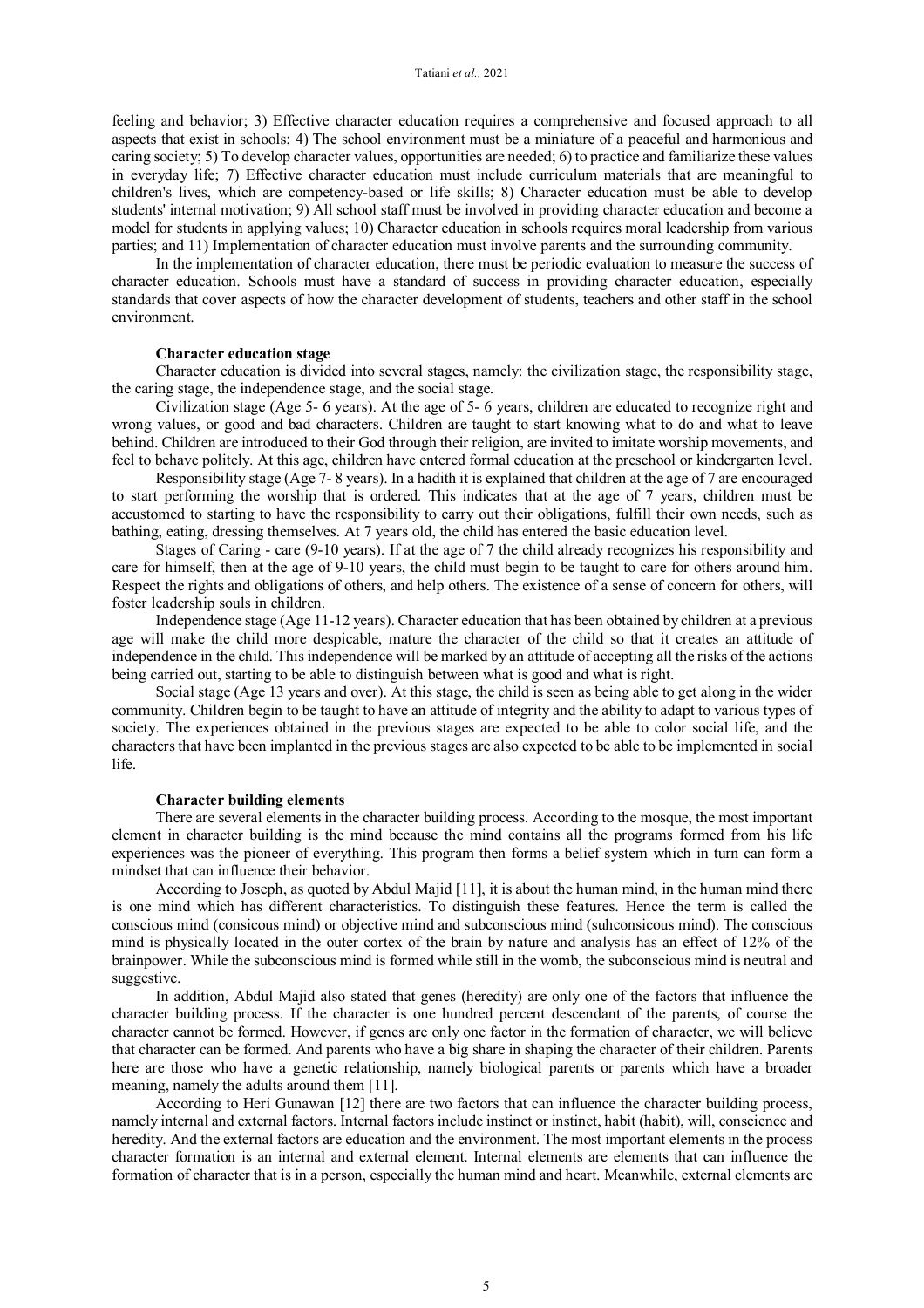**Citation:** Jhon Kenedi, Kusnida Indrajaya, Wahyu Edy Setiawan, Yetrie Ludang, Wahidin, Misrita 2021, Character Building of Junior High School Students through Extracurricular Activities in Palangka Raya; Journal of Basic and Applied Scientific Research, 11(1)1-7.

elements that influence the formation of characters that have external influences. With the influence from outside both from the school environment as well as the community and family environment, character building will occur.

# **Character education values**

Character comes from values about something. A value that is manifested in the form of children's behavior is called character. So a character is attached to the value of the behavior. Therefore, there is no child behavior that is not free from values. Only the extent to which we understand the values inherent in the behavior of a child or group of children allows fallout under unclear conditions. This means that what the value of an arnat behavior is difficult for others to understand than by himself.

The values of character education include: 1) religious spiritual values, 2) values of responsibility, integrity and independence, 3) the value of respect / respect and love, 4) the value of trust and honesty, 5) the value of friendly / communication (friendship), cooperation, democratic and caring, 6) the value of self-confidence, creative, hardworking and never give up, 7) the value of discipline and steadfastness, 8) the value of patience and humility, 9 ) Exemplary value in life, 10) Value of tolerance and peace, 11) Value of enthusiasm and curiosity.

In addition, according to Muchlas [14] there are two important values that must be instilled in children in accordance with current developments. First, see the relationship between these values and the four principles of exercise: exercise of the heart, mind, exercise and feeling and intention. Second, see the relationship between these values and obligations to the one and only God, with one's own obligations, with obligations. towards the family, with obligations to society, and the nation and also with obligations to the environment.

Therefore, the values of character education above, the character building process will be clear what will be achieved and these values must be able to manifest into the souls of students.

#### **Character building process**

According to Lickona Thomas [13] that the process of character building has three important components. First is moral knowledge, there are several moral knowledge that can make the goal of character education, namely moral awareness, knowing moral values, taking perspective, moral reasoning, making decisions and understanding yourself. The second is moral feelings including conscience, self-respect, empathy. loving kindness, self-control, and humility. The third is that moral action is a product of the other two parts of character. This includes competence, will and habits.

Meanwhile, according to Heri Gunawan [12] that characters are developed through the knowing, acting and habit stages. Character is not limited to knowledge. A person who has good knowledge is not necessarily able to act according to his knowledge, if he is not trained (becomes a habit) to do that good. Character also reaches into the emotional and habitual areas of the self. Thus, three good components are needed, namely moral knowing, moral feeling or feeling (emotional knowledge) about morals, and moral action.

## **4. CONCLUSION**

The authors conclude that the character building process has several components that must be considered. These three components are moral knowing. Moral feeling, and moral acting. In the process of moral knowing, the process of character formation begins with knowledge of a person about the character values that have been described above. With the value given aims to carve out the values in the brain. With this, someone will not be aware, then feel and love about the values of goodness which is called the second component, namely moral feeling and loving. If someone has done these two components and is given a good example and habituation, then someone will automatically act according to what has been implanted with knowledge and feelings, namely behaving in good character.

### **REFERENCES**

- 1. Zubaedi, 2012. Desain Pendidikan Karakter: Konsepsi dan Aplikasinya dalam lembaga pendidikan. Jakarta: Kencana Prenada Media Group.
- 2. Sutawi, 2010. Restorasi Keberadaan Bangsa Melalui Pendidikan Karakter (Edisi 20), Malang: Malang Post.
- 3. Agus Wibowo, 2012. Pendidikan Karakter: Strategi Membangun Bangsa Berperadaban, Yogyakarta: Pustaka Pelajar.
- 4. Ludang, Y. (2010). A brief review on the role of community to lessen the rate of global warming. Middle East Journal of Scientific Research, 6(1): 69-75.